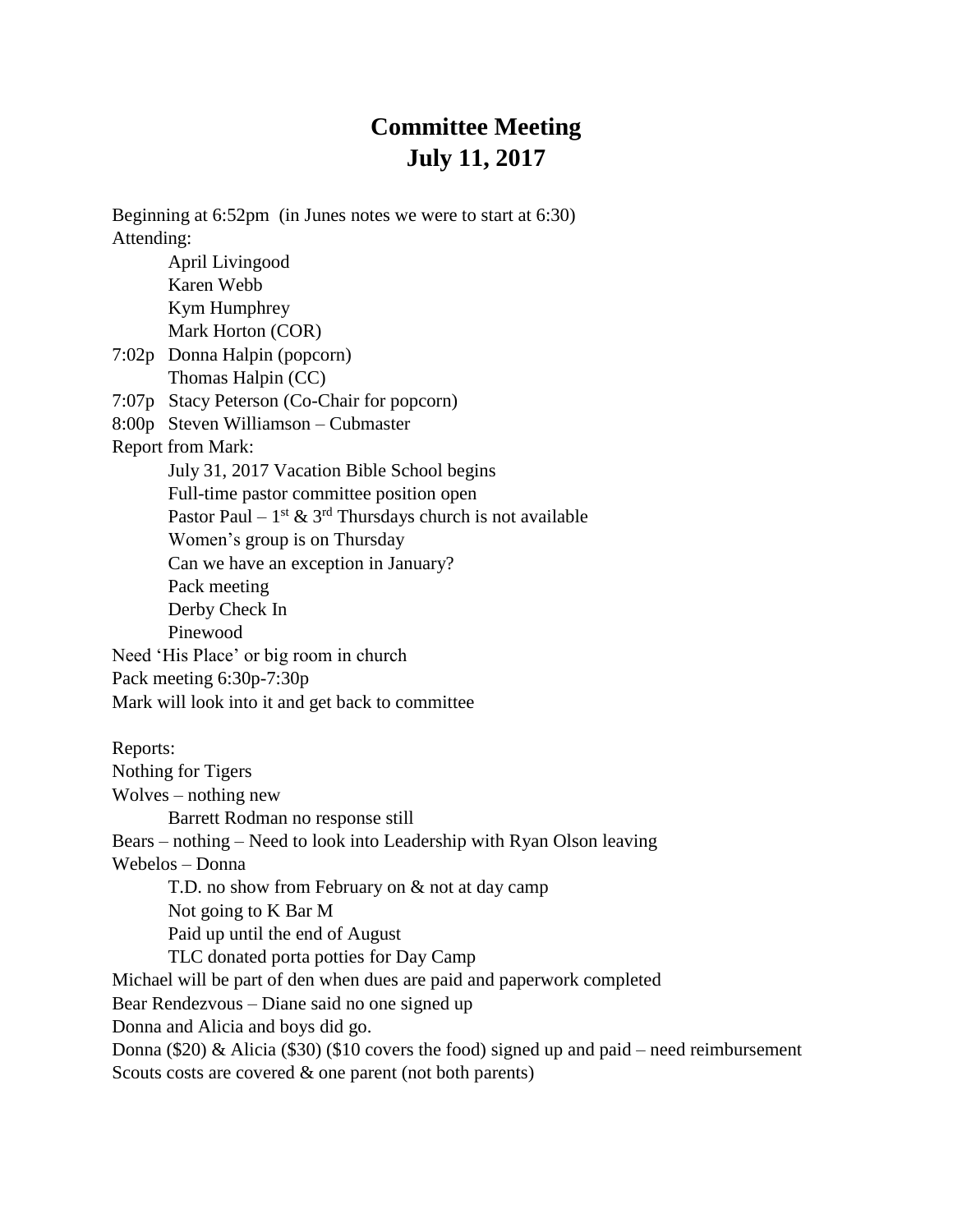Karen – Advancements none Waiting on back orders

Troop pack stuff ??

 $AOL - nothing$ 

Lions – 3 members - Brian Peterson to sit down with Steven – Stacey will give him the information Meeting schedule extremely light – Possibly ½ hour before pack meeting or Meet 1 time a month April – K-M all paid to Council and need receipts Needs bank statements K-M – Steven  $\&$  Alicia are driving up  $\&$  need to contact scouts for rsvp Donna taking suburban No rsvp from Pitman – need to contact Karen about overnight Family Over Night – Moose Creek Flat Some spots can be reserved Tom – disabled vet gets a discount – Golden Access Discount Walk up haven't paid Greek Creek – Host site down the road Activities – Knot board – figure out what kind of knots for each level Tom & Donna doing the boards – Mark cutting them How many boards Have boys build the boards Have holes pre-drilled How to design boards  $(12x24)$ No painting 15 boards by the end of the week & have couple extra for the siblings & pack Steven – Hike

Webelos  $-3$  miles Tigers requirement is just a walk

Hike, Knots, First Aid, Campfire (Steven will do again this year) Karen & Steven – will get together for the campfire schedule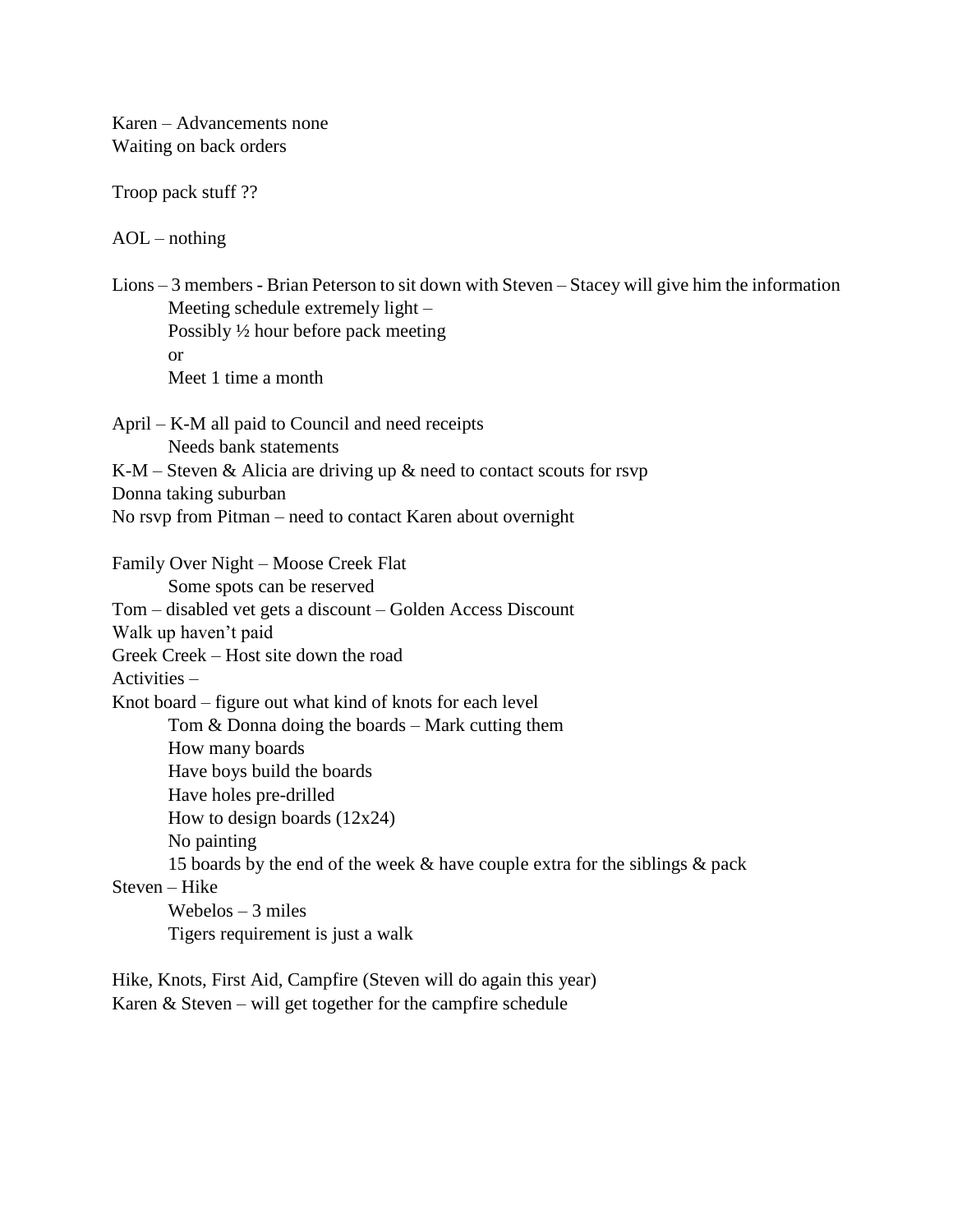August Family hike – History Rock – Hyalite Steven & Kym to chair Hamburgers & Hot dogs

Class B t-shirts – contact person no longer there 2 ½ weeks shirts could be able to be ordered ?? All scouts get shirt Donna suggests a set deadline a week ahead when sizes need to be turned in

Roundtable meeting – Held on S. 3<sup>rd</sup> past the museum – At Mormon church –  $1<sup>st</sup>$  Thursday of every month 1<sup>st</sup> half hour is very important – talk about upcoming events – May – Steven no show, wife had to work June – no one attended Tom will do August Donna will do September Karen will do October April will go in November Kym will do December Steven to work on training in August (Lion with Bryan?)

Fees and meeting schedule

## **New Business**

September Pack theme Awards and sign up Activity or 2d ?? October – Bobcat ceremony Lions – Colton - need paperwork Stacy – need Colton and Bryan to complete BSA form **YPT** – online safety certification – need completed every year **COR** training – needs to be done 1 time **Blast training**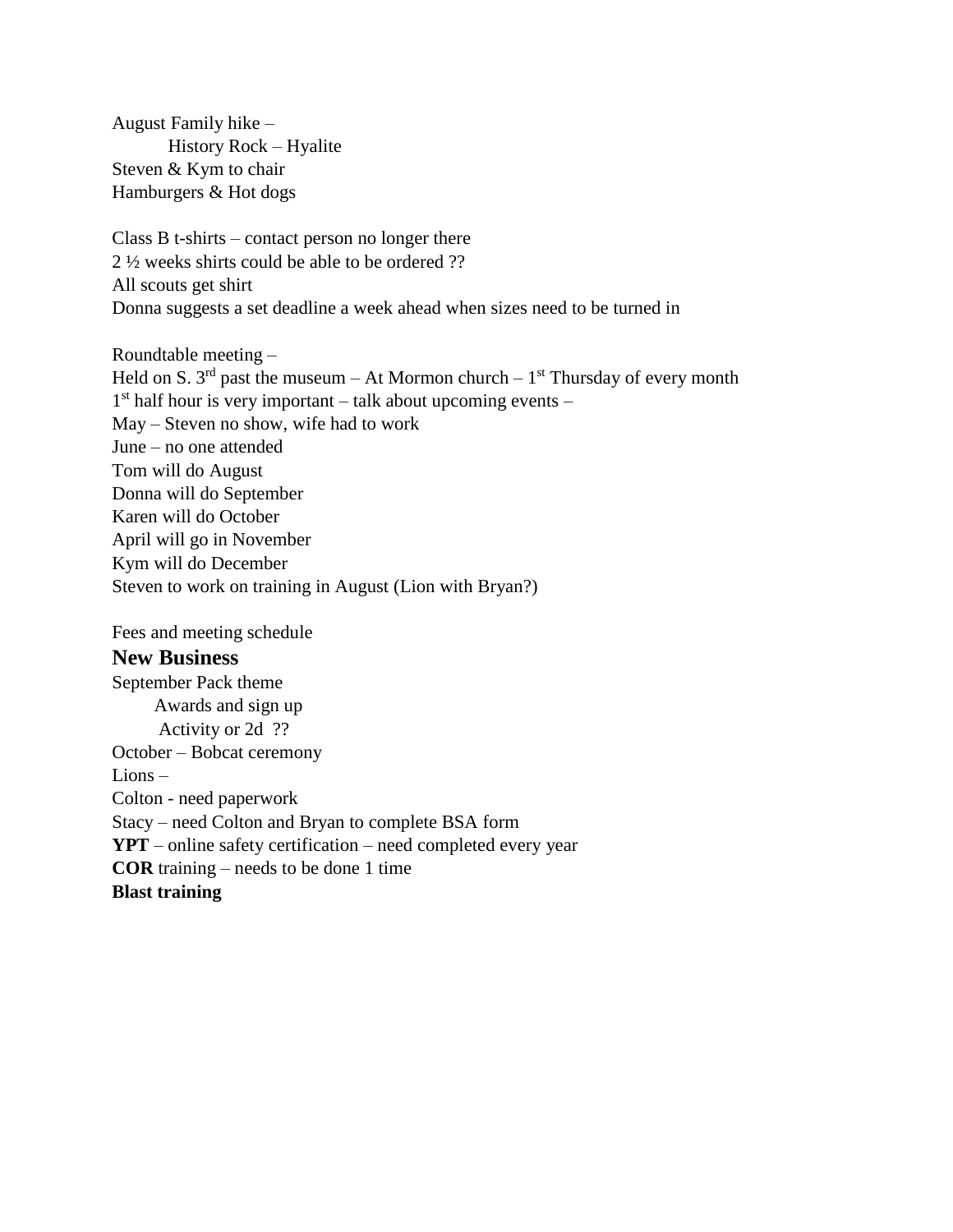## **Schedule –**

Rain gutter regatta – August September 13<sup>th</sup> Popcorn training 30th ACME School of Business (Rockets?) October  $13<sup>th</sup>$  – Firehouse MVD calendar wrong April contacted Michelle  $22<sup>nd</sup>$  Popcorn sales end drop off at church between 6-8pm 24<sup>th</sup> orders due to Council Do Lions sell popcorn (?) November 18th Shooting Day – date may change due to it being in the middle of hunting season Popcorn Party – give prizes out at the den meetings instead suggested District prizes give out at January Pack Meeting Acknowledge top 3 pack winners only Pack prize at Den meeting ? Needs to be a minimum amount of popcorn sold – can't discriminate' Goal is to meet district levels Den level for pack prizes – pack minimum  $\frac{1}{2}$  ???

## **Table popcorn prize distribution conversation – no vote yet**

Buffalo Wild Wings – December  $6<sup>th</sup>$ Goes to MVD – At November round table meeting pick up coupons

January – Boy Scout – Klondike Pack meeting & Derby – schedule is tentative Camporee – no flexibility - can't overlap/move Pack meeting before the Pinewood Derby (will be checking on this) Pow Wow  $24<sup>th</sup>$  @ 9am – will look into this Blue  $&$  Gold – no time set March  $3^{rd}$  – Scout Day @ the museum District Pinewood Derby – Ressler Motors sponsors 8 lanes – add to pack calendar April 2-7<sup>th</sup> Scout for food – not sure if will be working with the food bank again this year

Spring Activity – Carnival - now is Bear elective May – add "AOL boys only" to Camporee listing Pay by April No bear overnight at Day Camp ?? Schools out June  $7<sup>th</sup>$ July 5<sup>th</sup> MVP Family Night No round table meeting in July  $TBA - 3$  pack events